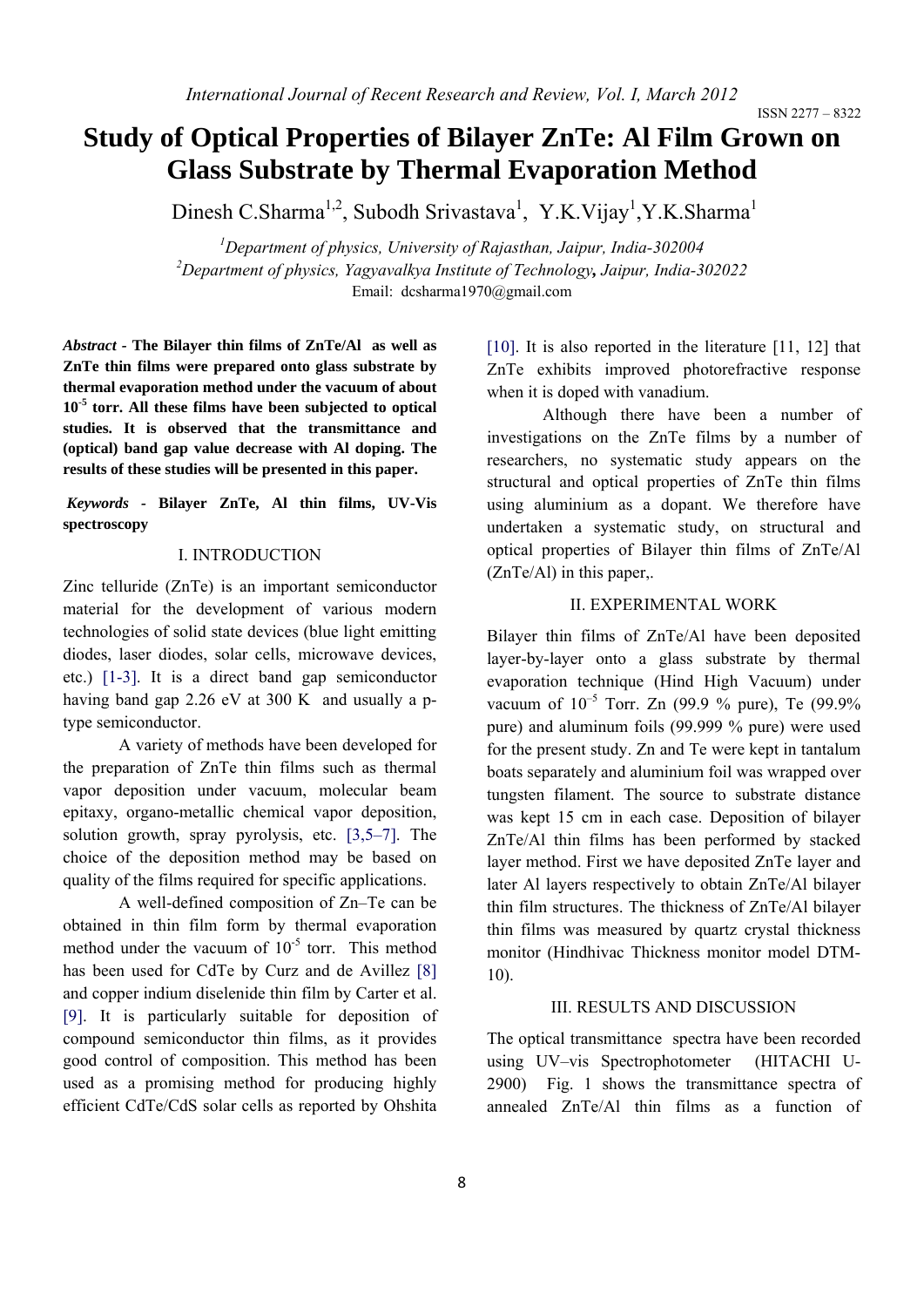wavelength for 100, 150, 200 and 250 nm thicknesses, respectively. From this figure it is observed that the transmittance value decreases with the increase of film thickness for all investigated samples. For each sample of ZnTe/Al thin films, the reflectance data were measured as a function of wavelength. Fig. 2 shows the reflectance spectra of annealed ZnTe/Al thin films for different thicknesses as a function of wavelength in the range  $300 < \lambda < 800$  nm.



*Fig. 1 Transmittance spectra of annealed ZnTe/Al thin films for 100, 150, 200 and 250 nm thicknesses.* 



*Fig. 2 Reflectance spectra of annealed ZnTe/Al thin films for 100, 150, 200 and 250 nm thicknesses.* 

The absorption coefficients  $\alpha$  of the ZnTe/Al thin films for different thicknesses were calculated from the measured transmittance and reflectance data using the Tauc Relation. We have used the method for determining the value of the optical band gap Eg which involves plotting a graph of  $(ahv)^2$  versus photon energy (hν). The value of Eg will be given by the intercept on the (hν) axis. To apply this method for different samples under investigation, a number of curves based on,  $(\alpha h v)^{1/2}$ ,  $(\alpha h v)^{2}$ ,  $(\alpha h v)^{1/3}$  and  $(\alpha h v)^{2/3}$ as a function of hν are plotted and it is seen from all the plots that the best fit plot is the plot of  $(ahv)^2$ - hv which covers the widest range of observed data points. The best fit plots  $(ahv)^2$  vs. hv of ZnTe/Al samples for different thicknesses are shown in Fig.-3. The band gaps Eg obtained by extrapolating the curves to  $(ahv)^2 = 0$  for direct allowed transition and their values for the samples of different thicknesses are given in the Table I.



*Fig.-3: Plot of (αhν) 2 vs. hν for ZnTe/Al films of different thicknesses.* 

## **Table I**

## Optical Band Gap of Thin Films for Different Thicknesses

| Thickness of films | <b>Optical Band Gap</b> |
|--------------------|-------------------------|
| $100 \text{ nm}$   | $2.40 \text{ eV}$       |
| $150 \text{ nm}$   | $2.39 \text{ eV}$       |
| $200 \text{ nm}$   | $2.30 \text{ eV}$       |
| $250 \text{ nm}$   | $2.28 \text{ eV}$       |